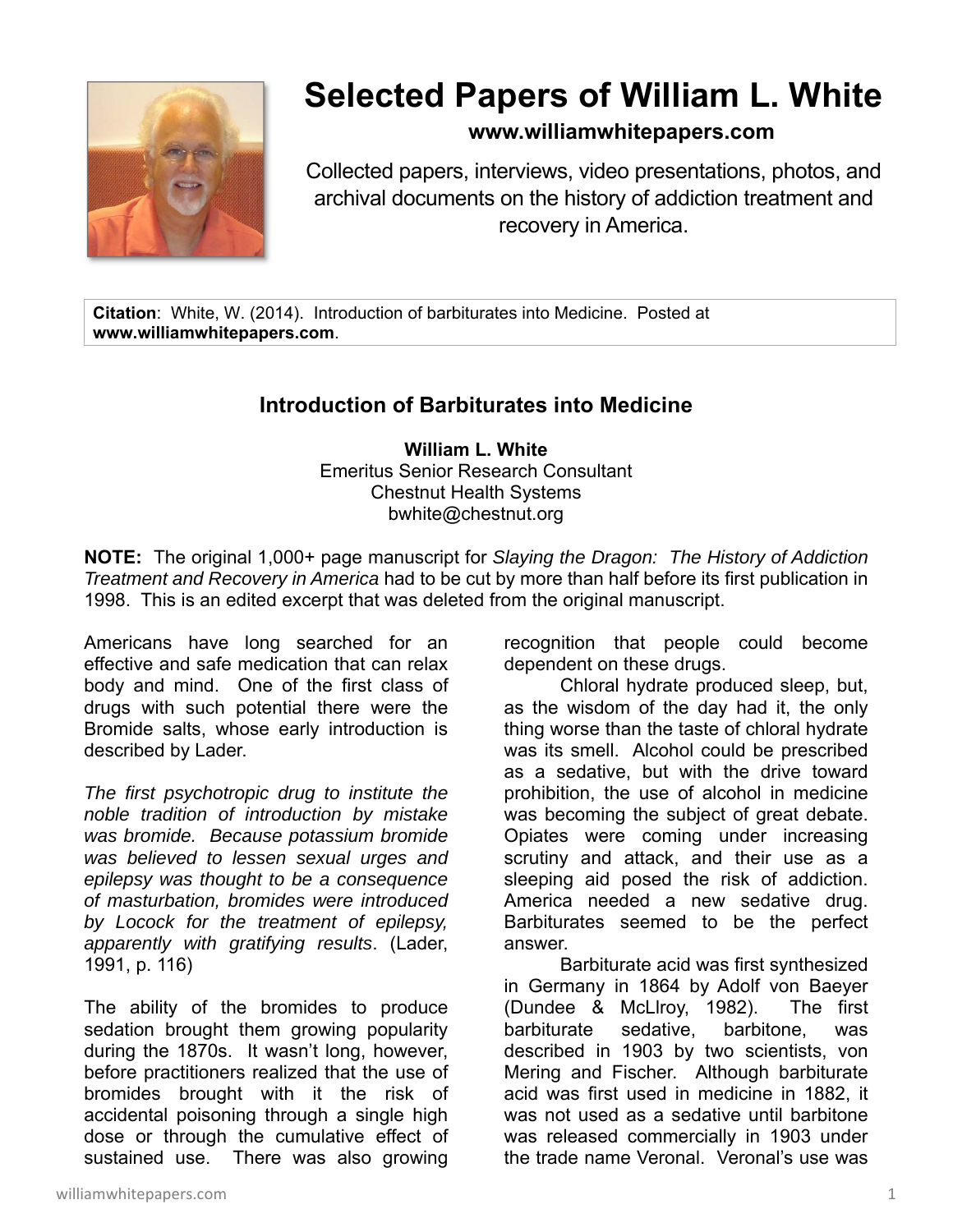limited because its effects lasted so long. A second barbiturate, phenobarbital, was introduced in 1912 under the trade name Luminal. Two American chemists, H. Shonle and A. Moment, pioneered the procedures that made possible the inexpensive manufacture of a large number of barbiturate derivatives (Burger, 1986). More than a thousand barbiturate compounds have since been developed. About 50 of these have been available commercially to put people to sleep at night or calm them down in the daytime. Barbiturates filled a vacuum in American medicine, a vacuum created by the lack of an effective hypnotic sedative. Before the introduction of barbiturates, the options for sedation were limited and sometimes caused more problems than they solved.

Problems of misuse and dependence upon barbiturates developed slowly and invisibly over decades. There were a few early warnings about their potential effects. Charles B. Towns, who operated an addiction treatment hospital in New York City, declared in popular news magazines as early as 1912 that these new "hypnotics" were habit-forming and called for their rigorous control by the state. (Towns, 1912) He particularly noted the rising use of Veronal, Trional, and Sulphonal. (Towns, 1914) In 1928, Towns reflected back over his experience with these new "sedative and somnifacient" drugs.

*Our experience is that their ultimate effect is more devastating than morphine. Where tolerance is established for any of the numerous forms of these drugs--and their numbers are Legion!--the way lies open to insanity and, in many cases, suicide.* (Towns, 1928, p.7)

Use of barbiturates increased significantly during the 1930s and 1940s. As early as 1937, the American Medical Association issued a report, Evils from Promiscuous Use of Barbituric Acid and Derivative Drugs. The report voiced concern about the rising number of accidental deaths and suicides related to barbiturate use (Finlator, 1973). The first reports of barbiturate dependence

appeared in the 1940s. Barbiturates were particularly popular with addicts who could not find morphine or heroin during that decade. In 1940, one fourth of American hospital admissions for poisoning were due to acute barbiturate intoxication. These cases reflected both suicide attempts and the accidental overdose associated with excessive barbiturate use. In the early 1950s, American medical literature recognized the addictive properties of barbiturates, identified their withdrawal syndrome and medical complications, and outlined procedures for medical detoxification (Kreig & Bucholz, 1975).

A little-known chapter in the history of barbiturates concerns their use in psychiatry. During the 1930s, psychiatrists such as J. Stephen Horsley advocated a form of therapy called narco-analysis. In this treatment, intravenous injections of barbiturates and related substances were used to induce a semi-hypnotic state called "hypnotic narcosis" in which therapeutic sessions with the patient were conducted. Narco-analysis was reported to lower client resistance, speed the development of the therapeutic relationship, intensify transference, and improve the patient's ability to talk about his or her emotions and experience cathartic emotional release. (These same effects would later be used to justify the use of LSD in psychotherapy.) The specific drugs used in this procedure included Nembutal, sodium amytal, and sodium pentothal (Horsley, 1943).

By the 1950s, two groups of barbiturate users had emerged, one seeking relief from anxiety and the other seeking euphoria. The entry of words like "goofballs" and "thrill pills" into the constantly evolving American vocabulary signaled the growing presence of the thrill seeker. The later introduction of shorter-acting barbiturates such as Amytal, Nembutal, Seconal, and Tuinal heightened both their popularity and their potential for misuse for purposes of intoxication. During the first six decades of the 20th century, barbiturate and other sedative addiction was hidden behind the mask of legitimate therapeutic use. Its victims were virtually invisible until their